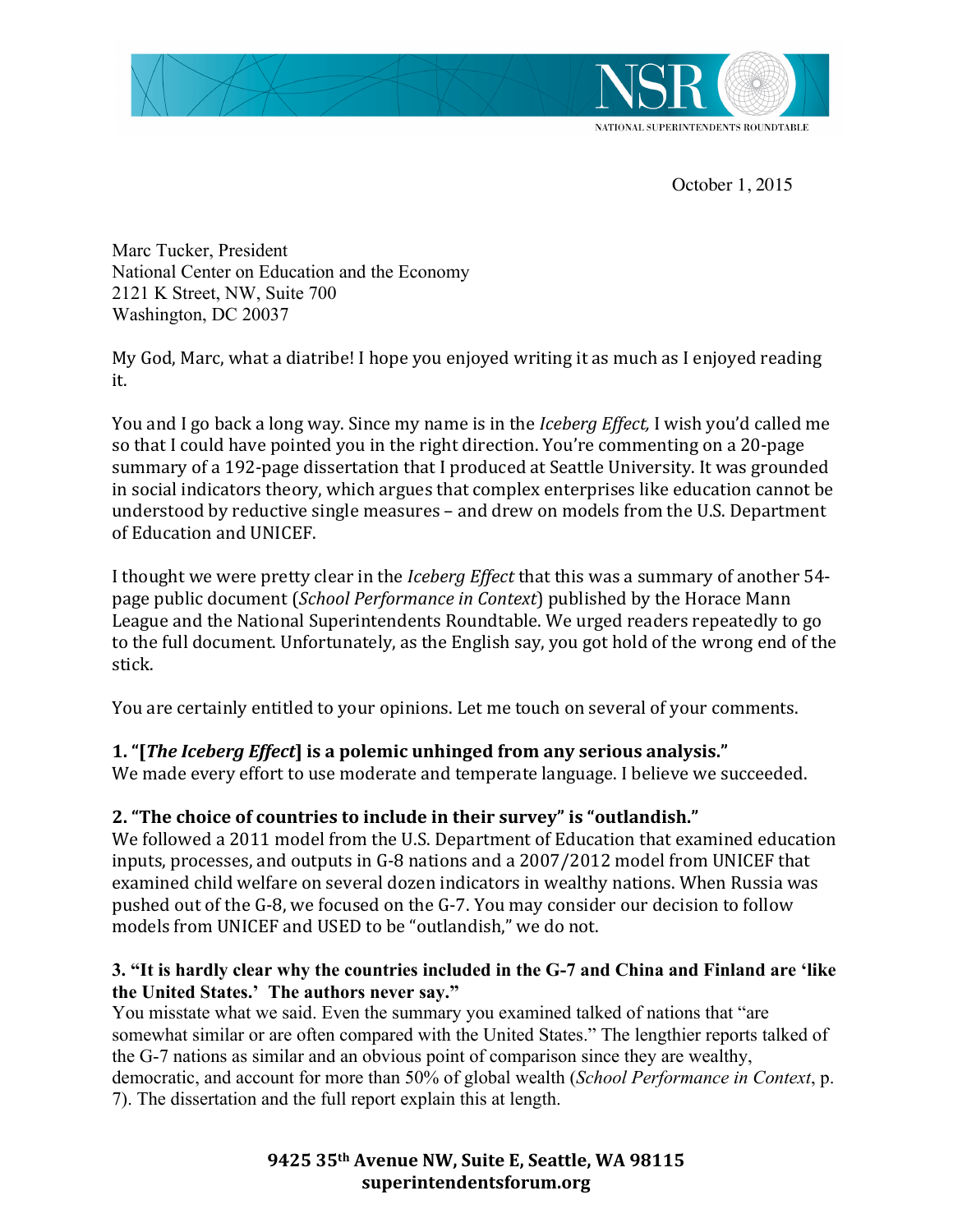### **4. "They picked the G-7 and, for good measure, added China and Finland in the light of interest (on the part of parties unnamed) in the educational performance of these countries."**

That's fair enough. Here are a few of the unnamed parties: Marc S. Tucker, *Standing on the Shoulders of Giants* (2011); Marc S. Tucker and Andreas Schleicher, "Response to the Brookings Institution Attack on PISA" (2013); Sam Dillon, "Top Test Scores from Shanghai Stun Educators," *New York Times,* December, 2010; LynNell Hancock, "Why are Finland's Schools Successful?" *Smithsonian Magazine,* September 2011. There's clearly been a lot of interest in the PISA results for Finland and Shanghai, which is regularly conflated with China.

## **5. "We don't need this study to tell us that . . . other countries have lower rates of violence in their societies than does the United States. We have known that for a long time."**

That's a questionable assertion. Our judgment was that most Americans, like the proverbial fish in water, take the social environment for granted. I doubt that most members of the public understand just how much more violent this society is than other advanced nations. The quantification of the rate of violence in different nations and the connection of that violence to childhood trauma and its consequences in schools seemed to be something that needed to be put in front of the American public and policymakers.

## **6. "None of the top performers think that doing a good job on early childhood education and providing support to families with young children is a substitute for greatly improving the performance of their schools. They would be amazed at such a proposition."**

I'd be amazed too. We did not put forth this proposition and feel no need to defend it.

#### **7. Your comment, Marc, about the top performers doesn't fully flesh out the foundation of your argument, but I take it to be your belief that we should uncritically accept the accuracy and purported scientific credibility of international assessments such as PISA.**

I and many other researchers do not share your confidence. These assessments were never supposed to be used as horse-race tables, as the full report emphasizes. What explains Finland's tumbling from first to  $12<sup>th</sup>$  place on PISA standings in the course of three years? There is a long list of distinguished scholars who have sharply questioned PISA's methodology and its flaws: David Berliner (Arizona State), Heinz-Dieter Meyer (SUNY at Albany), Tom Loveless (Brookings), Yong Zhao (University of Oregon), Kam Wing Chan (University of Washington) Martin Carnoy (Stanford University), Richard Rothstein (Economic Policy Institute), and Pei-chia Lan (National Taiwan University). The criticisms range from "profoundly skewed comparisons," issues of cultural differences and charges that Shanghai operates an "apartheid system," to documented claims of sampling nightmares in Shanghai and sampling challenges in the United States. Some 100 educators and scholars sent a 2014 letter to OECD questioning international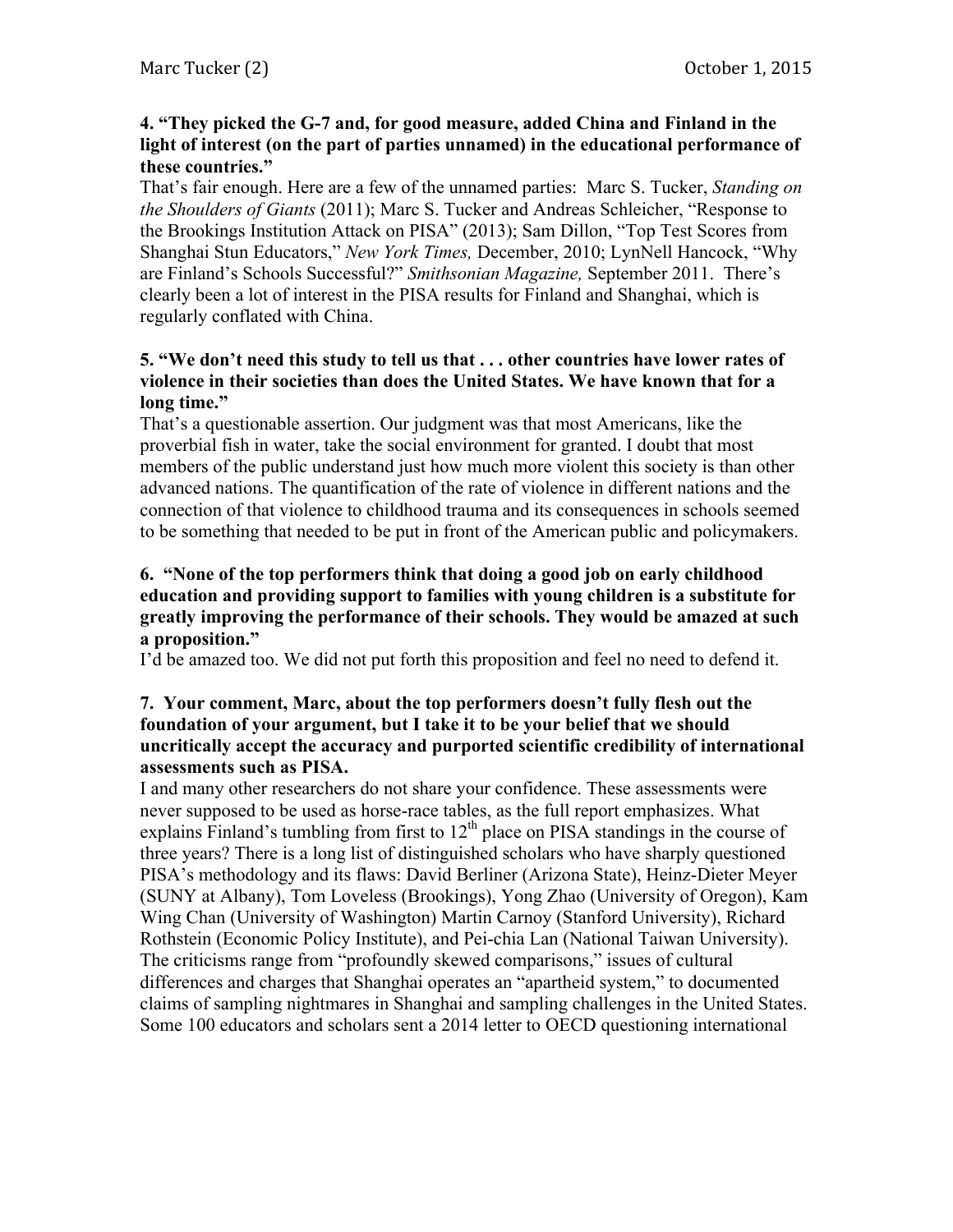assessments, OECD's lack of standing to insert itself into educational issues, and the negative consequences of over-reliance on PISA league tables.

When these issues are brought to the attention of OECD officials they are met with smooth evasions and bland denials, at one time accompanied by an email tag line: "Without data, you are just another person with an opinion." I cannot, Marc, resist pointing out the irony of the *Iceberg Effect* and the documents on which it is based providing data, to which you respond with opinion.

# **8. "I want to deal with their claim that the United States has the best-educated work force in the world. That is a stunningly ignorant claim."**

Our conclusion rests, as you know, on years of schooling completed, high school and 4 year college completion rates, and the proportion of the world's high achieving science students—areas in which the United States is extremely strong. You dismiss these findings with a reference to OECD's PIAAC study (A Survey of Adult Skills). I turn to PIAAC below. But even OECD in its *Survey of Adult Skills: Reader's Companion* notes the following: "Barro and Lee (2010) argue that at the macro-level, accurate time series of years of schooling . . . provide a reasonable proxy for the stock of human capital in a broad range of countries." What you describe as stunning ignorance is considered a reasonable proxy by others.

### **9. "The possibility the authors . . . have not entertained is that the rising levels of inequality, the poverty among schoolchildren, the violence in our most destitute communities . . . could be the result of failing to make the changes in our education system that other countries have made."**

You are correct. Entertaining such an idea never entered our minds. Occam's Razor would require us to look at policies governing the minimum wage, unionization, gun control, community policing, the residual effects of discriminatory mortgage practices, and tax policies that have helped destroy domestic manufacturing, hollowed out the middle class, and sent jobs and profits overseas long before we would lay the blame for the social ills you cite at the schoolhouse door.

## **10. "OECD's PIAAC report is based on data from carefully conducted surveys of working-age adults . . . . It is very unlikely that the authors of this study were not aware of it. So we must conclude that they ignored it because it did not support their outlandish claims."**

You are both right and wrong. We were aware of PIAAC and we ignored it, not because it ran counter to our outlandish claims but because it is shoddy research. The dissertation listed surveys that were set aside, with explanations as to why. PIAAC was one of them.

PIAAC was put aside because it is not possible to connect the American adults surveyed with American schools, because the comparisons sampled non-comparable populations, and because publication of the results violated the survey's own *Technical Standards and Guidelines*. In the case of the United States, the population sampled included all adults 16-65, regardless of citizenship or immigrant status (*Survey of Adult Skills: Reader's Companion*, p. 53). Meanwhile, although the U.S. sample included adults regardless of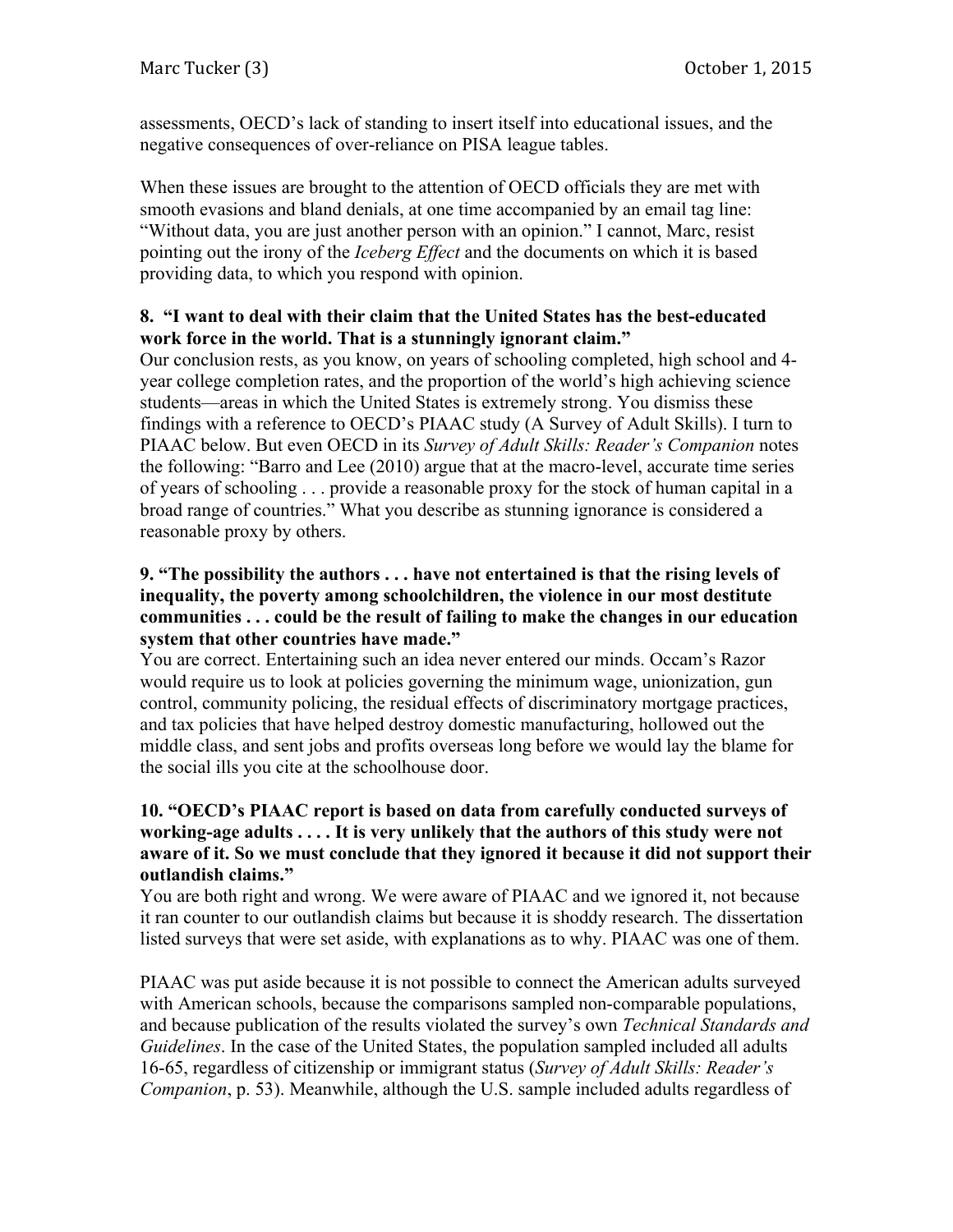documentation, 13 of the 19 PIAAC nations excluded what OECD calls "illegal immigrants" (*Reader's Companion*, p. 53). Finally, PIAAC's *Technical Standards and Guidelines* set a response rate goal of 70%. Just five of the 23 participating jurisdictions met OECD's own standard (*Reader's Companion*, pp. 56-57).

### **11. "[The authors want to make] the United States look bad . . . That should not be too hard. . . . You just need to cherry pick the data tables."**

Earlier I noted that in terms of selecting nations and data points we followed social indicator theory and significant models developed by the U.S. Department of Education and UNICEF. (As an aside, it is intriguing to me that American scholars conceived of social indicator theory, which Americans subsequently ignored while Europeans and especially OECD embraced.) Far from cherry picking data, we provided 24 separate data points to put school performance in context.

It does seem odd that you would accuse us of cherry picking data, while you seem content with settling on just one piece of data – assessments of student performance. That's some cherry you like to pick!

## **12. "Consider first the report's first education policy recommendation: 'Minimize alarmist rhetoric around the schools.' Yup, the problem with the schools is . . . the alarmist rhetoric about their performance."**

Well, yes. Marc, both of us have done our fair share of cranking up the alarm over the years. In our lifetimes, we've gone through the Sputnik scare (1957), *A Nation at Risk* (1983), *A Nation Prepared* (1986), *America's Choice: High Skills or Low Wages!* (1990); *What Work Requires of Schools* (1991), *Prisoners of Time* (1994), *The Lost Opportunity of the Senior Year* (2001), and *Tough Choices or Tough Times* (2006), to name a few. With the exception of the Sputnik crisis, you or I were largely responsible for each of those subsequent reports.

But with the passage of time, it becomes clear that the predicted catastrophe did not arrive. Consider some of those dates and where the U.S. stood in terms of Gross Domestic Product at the time (inflation adjusted, 2009 dollars): 1957 – GDP: \$2.85 trillion; 1983 – \$7.00 trillion; 1991—\$9.02 trillion; 2001—\$12.71 trillion; 2006—\$13.72 trillion. In March of this year, U.S. GDP stood at \$16.30 trillion. It's hard to make the case that either of us has been notably successful in predicting the future.

# **Let me close**

I've gone on at too great a length. Let me make two final points. First, when James Fallows, a distinguished writer and observer of the American scene, returned from China in 2010, he published a lengthy article in the *The Atlantic,* commenting on the centurieslong habit in the U.S. of assuming that economic and moral calamity bordering on irreversible decline was right around the corner. He concluded, "America the society is in fine shape! America the polity most certainly is not."